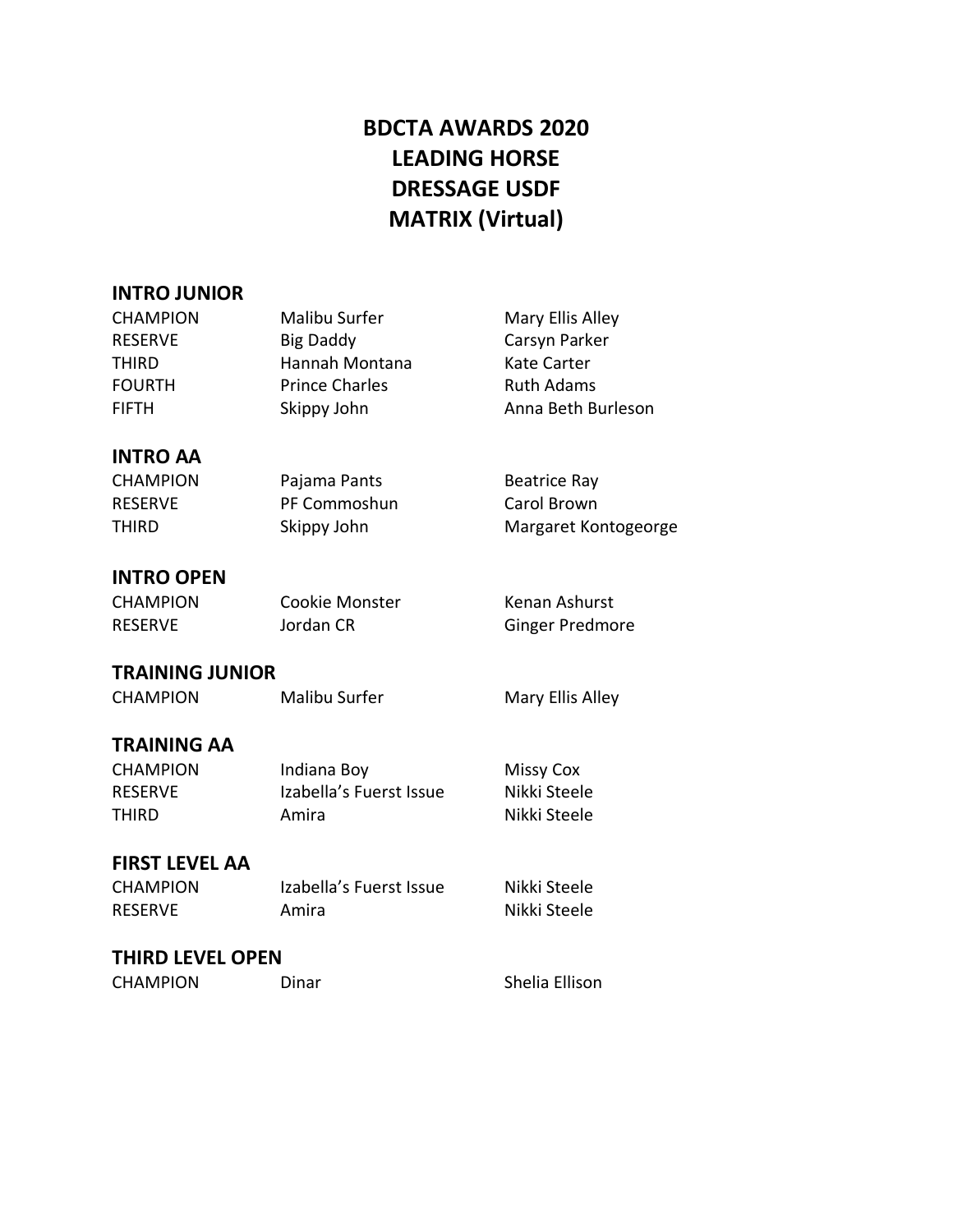# **NWHA MATRIX**

| <b>INTRO JUNIOR</b><br><b>CHAMPION</b>                            | Nova                            | Sophie Weis                                  |
|-------------------------------------------------------------------|---------------------------------|----------------------------------------------|
|                                                                   |                                 | <b>ADS DRIVING MATRIX</b>                    |
| <b>PRELIMINARY LEVEL OPEN</b><br><b>CHAMPION</b>                  | <b>BB King</b>                  | Megan Bridges                                |
|                                                                   |                                 | <b>WDAA MATRIX</b>                           |
| <b>LEADLINE</b><br><b>CHAMPION</b>                                | Jellybean                       | Susie Johnsey                                |
| <b>WDAA EXCEPTIONAL RIDER</b><br><b>CHAMPION</b>                  | Jellybean                       | Susie Johnsey                                |
| <b>INTRO JUNIOR</b><br><b>CHAMPION</b><br><b>RESERVE</b><br>THIRD | Twilight<br>Austin<br>Jellybean | Sophie Weis<br>Allie Long<br>Danika Cleckley |
| <b>INTRO AA</b><br><b>CHAMPION</b>                                | Jose's Smokescreen              | Susan Havard                                 |
| <b>BASIC JUNIOR</b><br><b>CHAMPION</b>                            | <b>Prince Charles</b>           | <b>Carly Starnes</b>                         |
| <b>BASIC AA</b><br><b>CHAMPION</b>                                | Heza Classie Act                | <b>Tim Bell</b>                              |
| <b>LEVEL 1 AA</b><br><b>CHAMPION</b>                              | Heza Classie Act                | <b>Tim Bell</b>                              |
|                                                                   |                                 |                                              |

## **USDF MEDALLION**

| <b>INTRO JR</b> |                       |                    |
|-----------------|-----------------------|--------------------|
| <b>CHAMPION</b> | Skippy John           | Anna Beth Burleson |
| RESERVE         | <b>Prince Charles</b> | Ruth Adams         |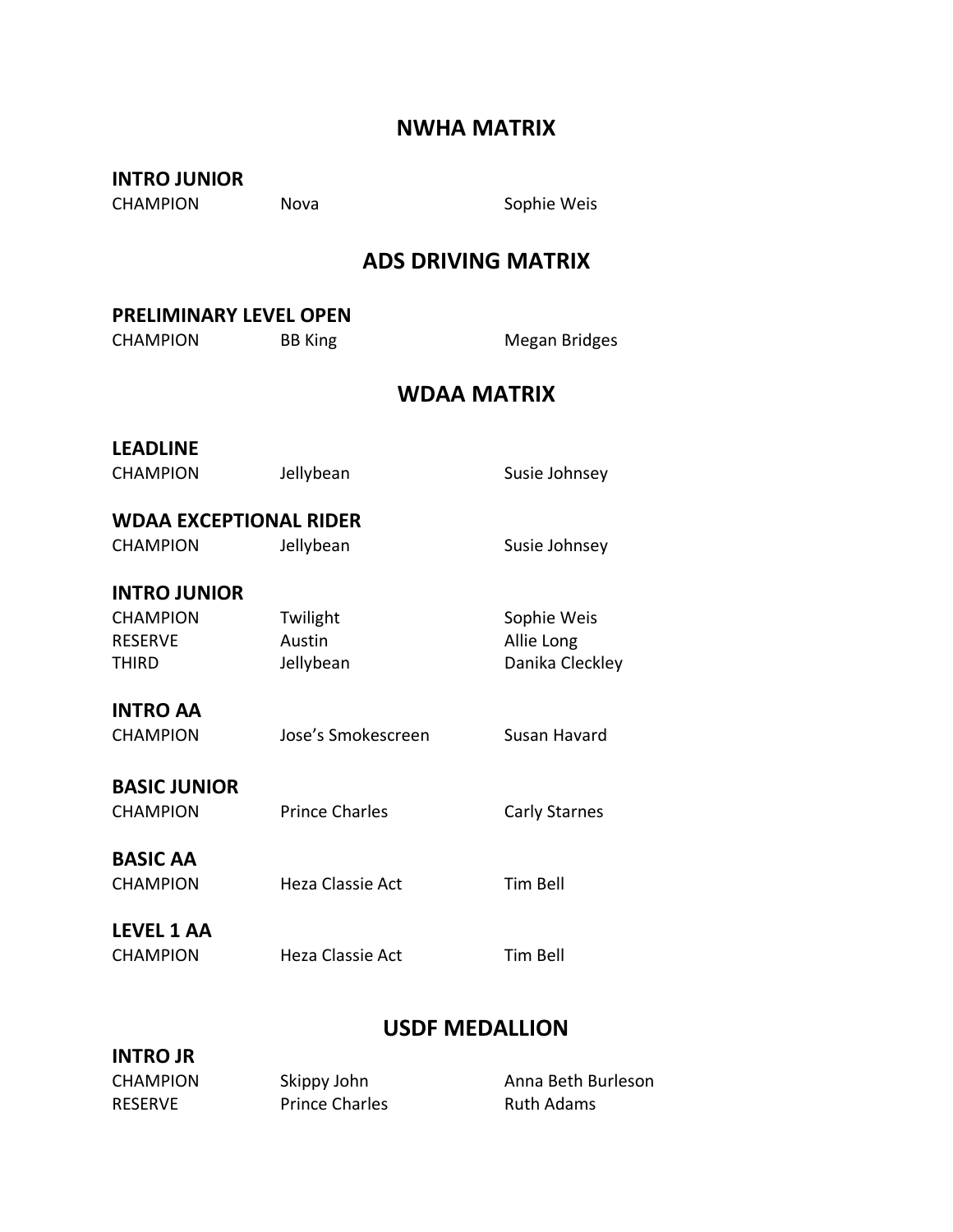| <b>INTRO AA</b><br><b>CHAMPION</b><br><b>RESERVE</b><br>THIRD | Pajama Pants<br>Prince Wheeling<br>Skippy John | <b>Beatrice Ray</b><br><b>Beverly Poston</b><br>Margaret Kontogeorge |
|---------------------------------------------------------------|------------------------------------------------|----------------------------------------------------------------------|
| <b>INTRO OPEN</b><br><b>CHAMPION</b>                          | Jordan CR                                      | <b>Ginger Predmore</b>                                               |
| <b>TRAINING JR</b><br><b>CHAMPION</b>                         | The Flying Dutchman                            | John-David Grey                                                      |
| <b>TRAINING AA</b><br><b>CHAMPION</b>                         | Prince Wheeling                                | <b>Beverly Poston</b>                                                |
| <b>FIRST LEVEL AA</b><br><b>CHAMPION</b>                      | Indiana Boy                                    | <b>Missy Cox</b>                                                     |
|                                                               | <b>WDAA MEDALLION</b>                          |                                                                      |
| <b>BASIC JR</b><br><b>CHAMPION</b>                            | <b>Prince Charles</b>                          | Carly Starnes                                                        |
| <b>BASIC AA</b><br><b>CHAMPION</b>                            | Heza Classie Act                               | <b>Tim Bell</b>                                                      |
| <b>LEVEL 1 AA</b><br><b>CHAMPION</b>                          | <b>Heza Classie Act</b>                        | <b>Tim Bell</b>                                                      |

## **BDCTA AWARDS 2020 LEADING RIDER USDF**

#### **JUNIOR**

| <b>CHAMPION</b> | Mary Ellis Alley   |
|-----------------|--------------------|
| <b>RESERVE</b>  | John-David Grey    |
| <b>THIRD</b>    | <b>Ruth Adams</b>  |
| <b>FOURTH</b>   | Anna Beth Burleson |
| <b>FIFTH</b>    | Kate Carter        |
| <b>SIXTH</b>    | Carsyn Parker      |